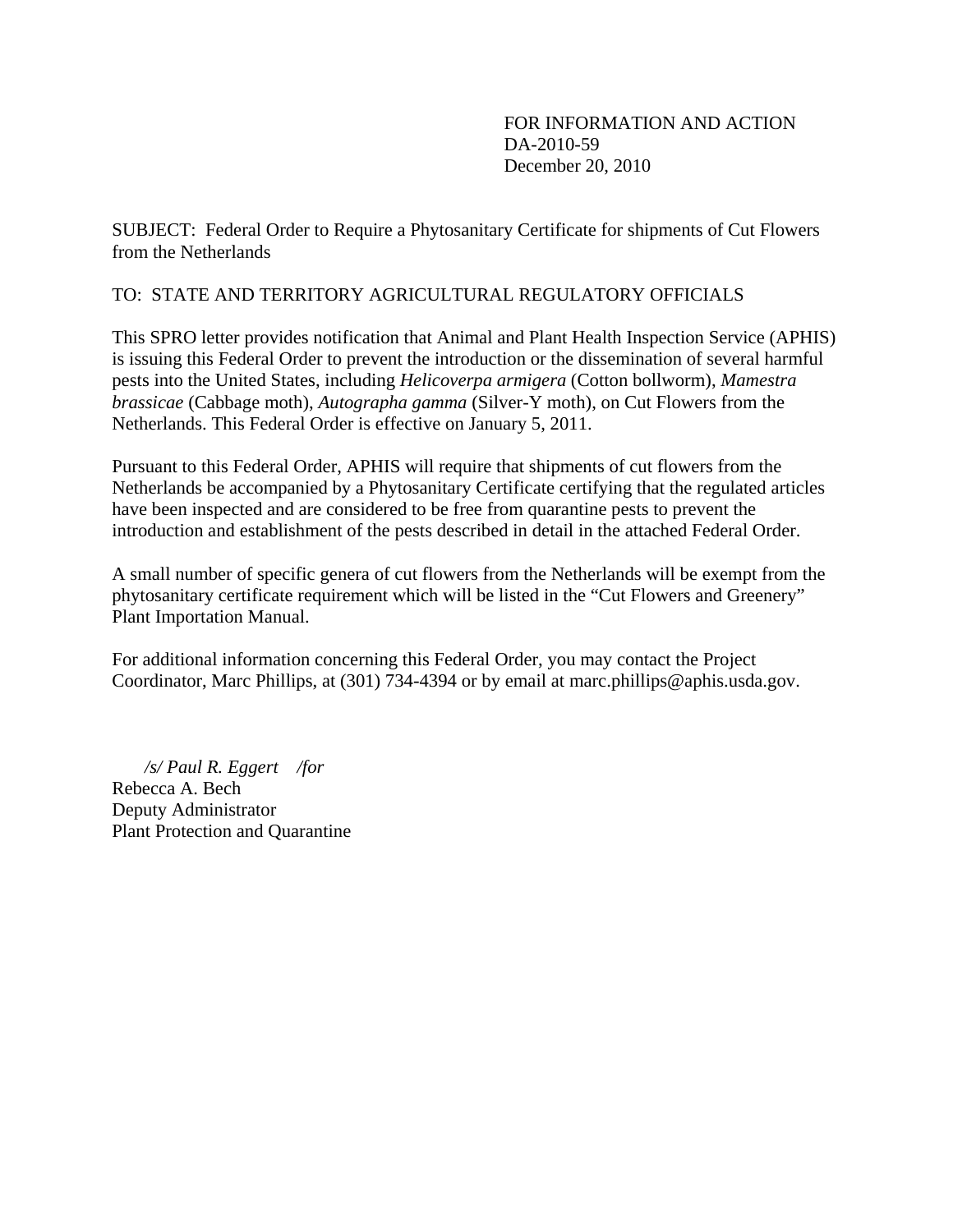#### **FEDERAL QUARANTINE ORDER Importation of Cut Flowers from the Netherlands;**

#### **December 20, 2010**

The purpose and goal of this Federal Order is to prevent the entry or introduction of the quarantine pests *Helicoverpa armigera* (Cotton bollworm), *Mamestra brassicae* (Cabbage moth), *Autographa gamma* (Silver-Y moth) as well as several other quarantine pests listed in the appendix. The Cotton bollworm, Cabbage moth and Silver-Y moth are harmful plant pests which spread via host commodities imported from foreign countries where these pests are currently present. These three pests are not known to occur in the United States. This Federal Order is issued pursuant to the regulatory authority provided by the Plant Protection Act of June 20, 2000, as amended, Section 412(a), 7 U.S.C. 7712(a), which authorizes the Secretary of Agriculture to prohibit or restrict the importation, entry, exportation or movement in interstate commerce of any plant, plant product, biological control organism, noxious weed, article or means of conveyance, if the Secretary determines that the prohibition or restriction is necessary to prevent the introduction into the United States or the dissemination of a plant pest or noxious weed within the United States.

Three lepidopteran plant pests of the family Noctuidae have been intercepted numerous times upon cut flowers exported from the Netherlands. These plant pests are known to feed upon a wide range of hosts.

*Helicoverpa armigera* is a pest of major importance in most areas where it occurs. It damages a wide variety of food, fiber, oilseed, fodder and horticultural crops, with the greatest damage to cotton, tomato, maize, alfalfa and tobacco.

*Mamestra brassicae* is a serious pest of concern on *Brassica spp*. crops and can also be a serious pest on legumes, lettuce, spinach, beets, tomato, potato, onion and grape.

*Autographa gamma* is a destructive and migratory insect that feeds on more than 200 different plant species including *Brassica spp*., cotton, grape, legumes, tomato, potato, alfalfa and corn.

This quarantine action is necessary because the Administrator of the Animal and Plant Health Inspection Service (APHIS) has determined that the introduction and establishment of Cotton bollworm, Cabbage moth, or Silver-Y moth poses a serious threat to several economically important food, fiber, fodder and horticultural crops grown in the United States. None of these insects, or those listed in the appendix, are currently known to be established in North America. Cut flowers may pose a pathway when they are present in the environment for a variety of purposes, including funeral displays, and when they are discarded in the environment in mulch piles or refuse heaps.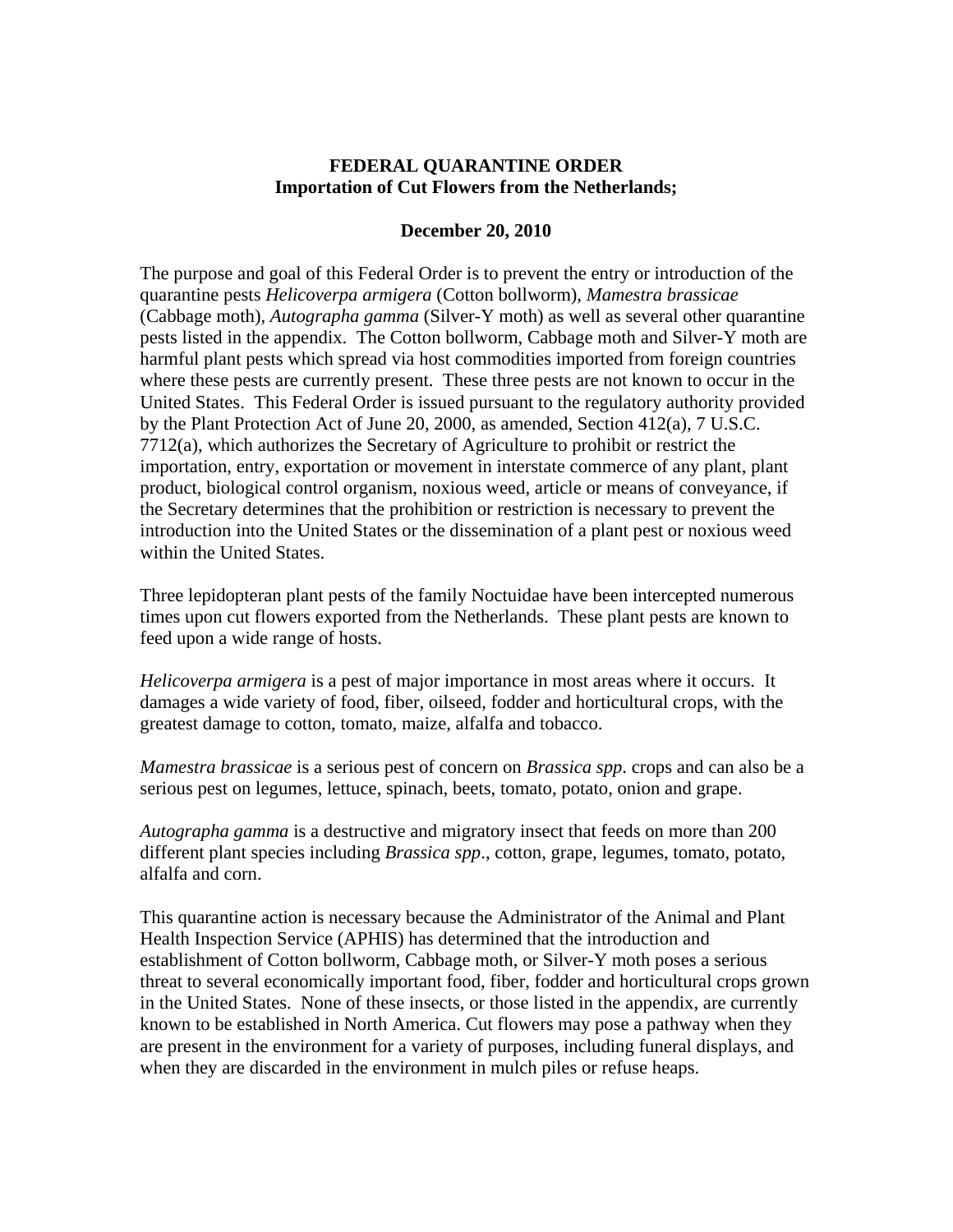After conducting an analysis of pest interception data for cut flowers from the Netherlands, we have determined that cut flowers originating from and/or exported from the Netherlands are a pathway for numerous pests, (see Appendix), and pose a high risk of introduction into the United States.

Therefore, the APHIS Administrator has determined that all admissible cut flowers exported from the Netherlands, (including cut flowers from the Netherlands exported from a third country), must meet the following requirements:

> All cut flowers must be accompanied by a Phytosanitary Certificate from the Netherlands certifying that the regulated articles have been inspected and are considered to be free from quarantine pests.

The phytosanitary certificate requirement may be waived by APHIS for cut flowers determined by the Administrator to present a low risk of pest introduction based on review of interception records and other information available to the Administrator.

This Federal Import Quarantine Order is effective the  $5<sup>th</sup>$  day of January 2011.